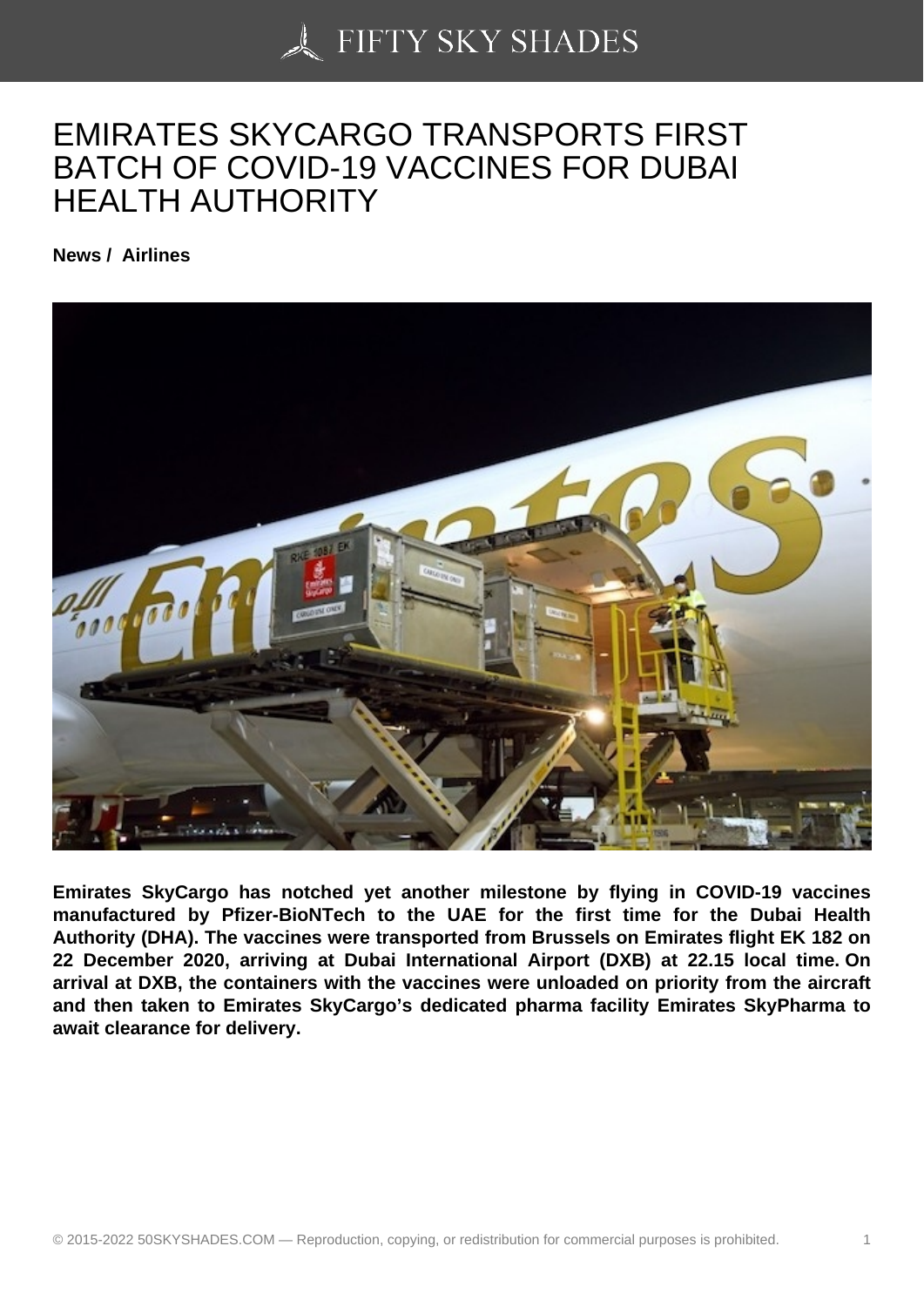

**Emirates SkyCargo is no stranger to transporting vaccines and other temperature sensitive pharmaceutical cargo. The carrier has more than two decades experience in transporting pharmaceuticals on its aircraft and has set up state of the art EU GDP certified facilities dedicated for storing and handling pharma cargo in Dubai. Emirates SkyCargo has also established a global Pharma Corridors programme working with ground handlers and local airports at major pharma origin and destination stations for enhanced cool chain protection. The current pharma network covers over 30 cities across the world including Brussels.**

More recently, Emirates SkyCargo has set up the world's largest dedicated airside storage and distribution hub for COVID-19 vaccines in Dubai with the capacity to store up to an estimated 10 million doses of vaccine at the 2-8C temperature range at any one point of time. With its advanced infrastructure, extensive network and modern all wide-body aircraft fleet, Emirates SkyCargo can transport COVID-19 vaccines rapidly and securely from manufacturing locations to destinations across six continents. Emirates SkyCargo has already commenced distribution of COVID-19 vaccines from a range of manufacturers and geographies.